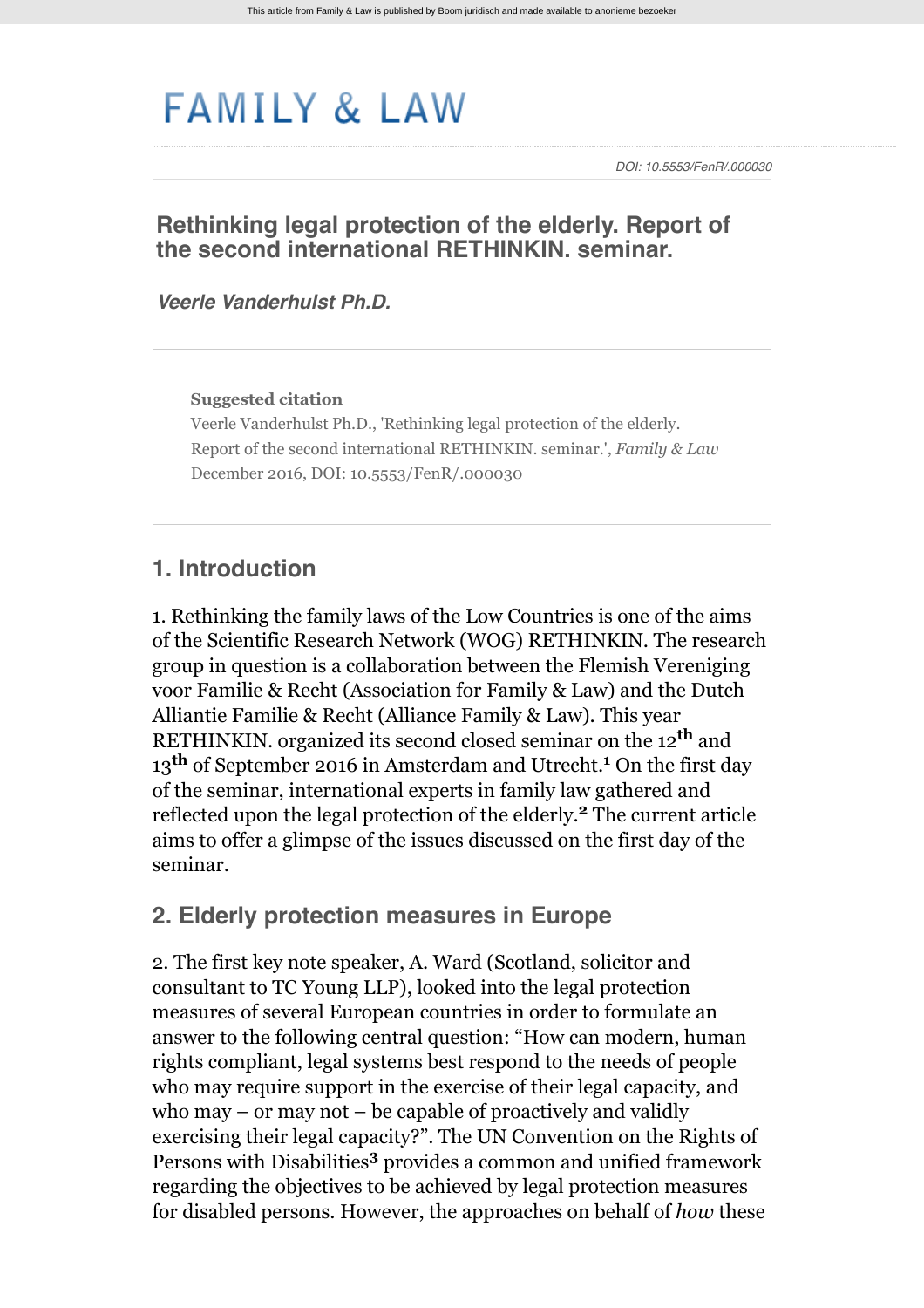objectives can be achieved differ in the various European jurisdictions. These differences concern numerous issues, like the effect of the appointment of a guardian on the capacity of the person, the criteria the guardians must apply when acting, the supervision of the guardians, etcetera. A. Ward came to the conclusion that although the majority of the European regimes are non-compliant with the UN Convention on the Rights of Persons with Disabilities, several of these non-compliances are probably remediable. **4**

3. According to A. Ward, the best response to people who may require support would be a 'reversal of jurisprudence'.<sup>5</sup> What does this mean? Up until now, the law has always taken healthy adult persons as a general point of reference for the construction of law. Consequently, for people belonging to other categories – for example minors or persons with disabilities who do not live up to the norms of healthy adult persons – the law has developed special measures. A. Ward suggests to reverse this mechanism. He suggests that the law should depart from the assumption that as a rule the protective measures apply to everyone (including healthy adult persons), and that the law should relax these rules as an exception for those categories who don't need these protective measures (i.e. healthy adult persons).

### **3. Protecting the elderly by means of adult guardianship measures**

4. After this introduction, more in-depth comparative research was made possible by three speakers who presented the adult guardianship measures in their jurisdiction. Dr. M. Mammeri-Latzel (Guardianship judge Betreuungsgericht Berlin, Germany) gave an overview of the measures in Germany; Prof. Dr. F. Swennen (University of Antwerp, Belgium) accounted for the measures in Belgium; and finally Dr. K. Blankman (VU Amsterdam, ACFL, the Netherlands) explained the measures in the Netherlands.

5. In Germany, the regulation on adult guardianship has been a highly sensitive topic due to the maltreatment of persons with disabilities during the nazi-regime. In 1992, a limited guardianship (Rechtliche Betreuung) was introduced. For a maximum period of 7 years, a guardian can be appointed to a person of full age who is incapable of managing his own affairs as a result of a mental disease or physical, intellectual or mental handicap (§ 1896 -1908 i Bürgerliches Gesetzbuch – Civil Code).<sup>6</sup> An important rule is that the guardianship does not limit the legal capacity of the ward. The appointment of a guardian is not made public. Contrary to the expectation of some of the other participants of the seminar neither the maintenance of the legal capacity nor the lack of publicity seem to cause a lot of problems in daily practice according to Dr. M. Mammeri-Latzel. The duties of the guardian may be the following: keeping an oversight of the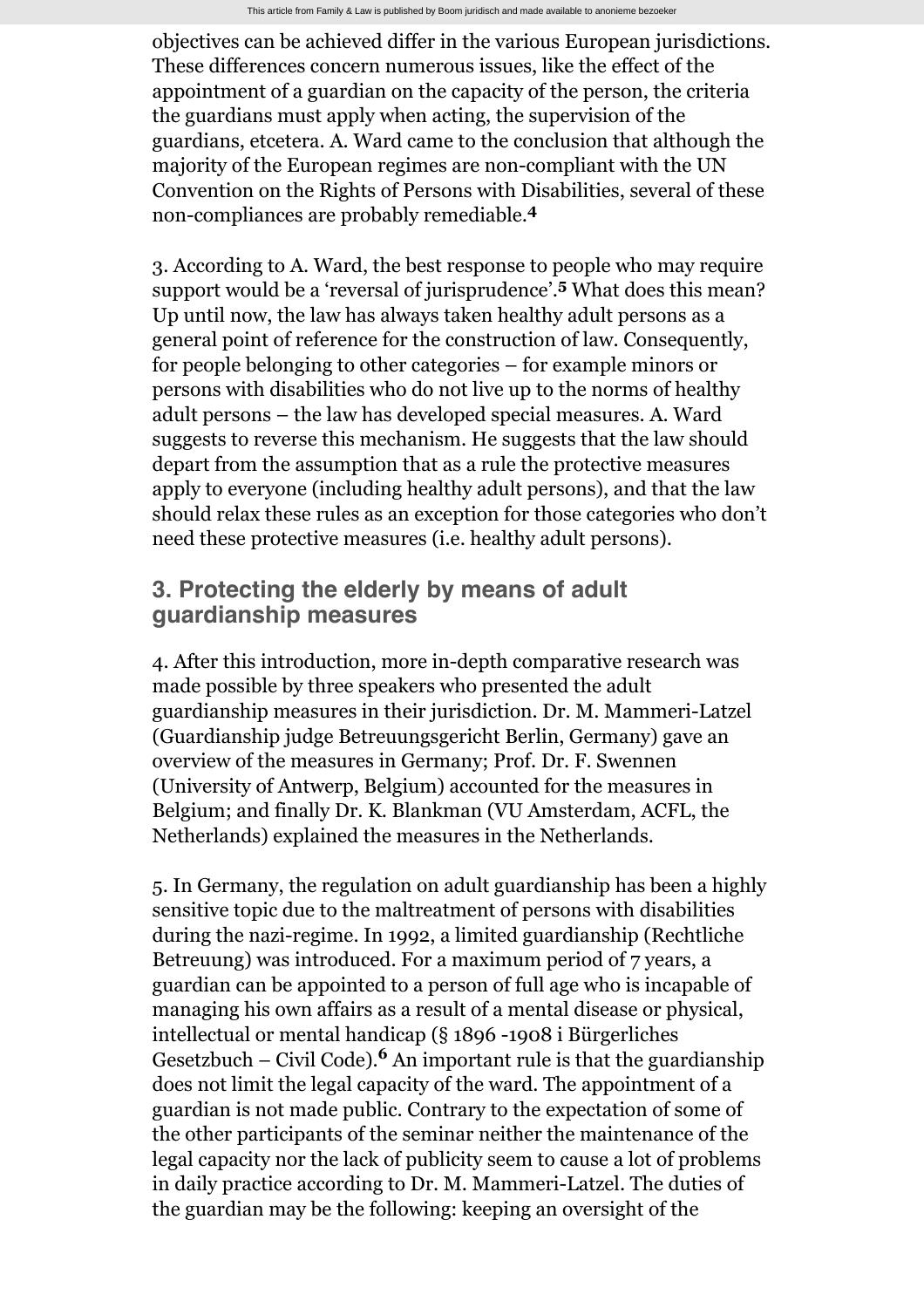medical treatment of the ward, making decisions about the person's commitment in a psychiatric institution even against his/her will, taking care of financial matters and housing, and taking charge of the ward's correspondence. On the procedural level, the guardianship is appointed by a specialized judge. The guardians are supervised by the Guardianship Auditors (Rechtspfleger), i.e. specialized lawyers who enjoyed a three-year specialized training.

6. In Belgium the legislation on adult guardianship measures was reformed in 2013. The underlying principles of the reform were the shift from protection towards autonomy, the creation of a clear distinction between measures for minors and measures for adults, the promotion of the social network and finally the abolition of four existing and outdated regimes in favour of one regime in line with international instruments on persons with disabilities (like the UN Convention on the Rights of Persons with Disabilities). The new regime of guardianship applies to adults who are incapable of managing their own affairs as a result of physical or psychological disabilities (similar to the case in Germany) and to persons suffering from prodigality.<sup>7</sup> The guardianship measure comprises two aspects: on the one hand it comprises the establishment of the incapacity and on the other hand it comprises the appointment of an administrator. As far as the aspect of incapacity is concerned, the law assumes that the person has full legal capacity. Only with regard to the acts explicitly specified by the judge, the person is considered to lack legal capacity. In addition, the judge needs to determine for each of these actions whether the person merely needs assistance for these actions or whether the person needs a representative who will perform the action in his place. In case of a lack of such specification by the judge, the person is considered to be merely in need of assistance, meaning that he himself is capable performing the action together with his guardian. If the person performs an action in spite of his incapacity, the action may be subject to nullity. Furthermore, the guardian is supervised by the court and is also *de facto* supervised by the confidential counsellor of the ward. The ward is appointed a confidential counsellor who offers assistance to the ward, not in a legal way but in a factual way.

Prof. dr. F. Swennen concludes that the reform positively has led to a regime that is – mostly – in accordance with the UN Convention on the Rights of Persons with Disabilities. However, he does admit that the regime is very complex. Due to this complexity the intended custom-made approach risks slipping into a simplified ready-to-wear approach. Furthermore, he has expressed the regret that the law does not apply to persons who are socially vulnerable and who are in severe financial troubles. Indeed, research shows that persons under guardianship are often involved in judicial insolvency procedures at the same time.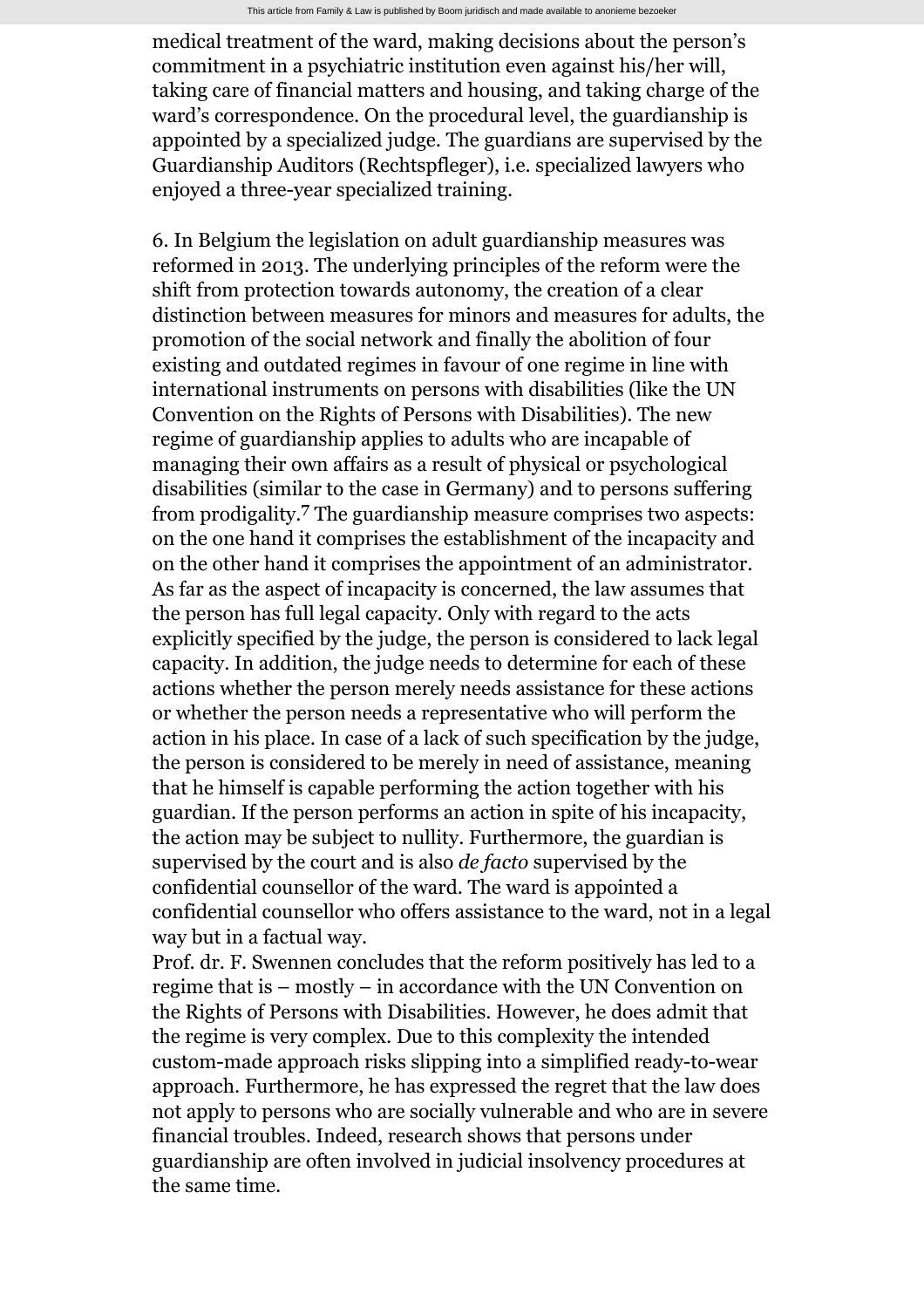7. In the Netherlands three forms of guardianship exist: the protective trust ('bewind')<sup>8</sup>, the plenary or full guardianship ('curatele')<sup>9</sup> and the personal guardianship ('mentorschap')<sup>10</sup>. Where the protective trust concerns financial matters only, the plenary or full guardianship concerns all matters, and the personal guardianship is limited to matters of care, nursing, treatment and support. All of these forms of guardianship automatically entail legal incapacity: partial incapacity (the protective trust and the personal guardianship) or full incapacity (plenary or full guardianship). According to prof. Dr. K. Blankman the *ex lege* limitation of the legal capacity is a major problem, because it conflicts with the principle of autonomy (art. 3 and 12 UN Convention on the Rights of Persons with Disabilities) and the right to private life (art. 8 European Charter of Human Rights). He is convinced that in the majority of cases the appointment of a guardian suffices and that the limitation of legal capacity is not necessary. As [a](http://wetten.overheid.nl/cgi-bin/deeplink/law1/bwbid=BWBR0004353/article=a) result, he pleads for the abolition of the automatic incapacity that comes along with guardianship.

8. From a comparative point of view, the presentation of the guardianship measures in these three jurisdiction demonstrates that despite the common international framework there exists a lot of differences between them. The participants of the seminar reflected upon the question whether law could benefit from the harmonization of the measures in the different European countries. It was agreed that harmonization – given that harmonization doesn't coincide with unification – indeed would allow for the 'elimination of unnecessary differences'. Several participants agreed for instance that more attention should be paid to the quality standards applying to the guardians overall and to the provision of guidance and training for the guardians in order to improve the quality of their guardianship.

## **4. Continuing powers of attorney**

9. After the discussion on adult guardianship measures, the second topic of the day was broached: the use of continuing powers of attorney as a means to protect the elderly. A continuing or enduring power of attorney is a power of attorney that continues even after the grantor becomes incapacitated. Three speakers presented their experiences with continuing powers of attorney in their jurisdiction: prof. dr. W. Kolkman (Notarial Institute RUG, the Netherlands), Dr. T. Odlöw (Department of Law, University of Gothenburg, Sweden) and prof. dr. F. Swennen (University of Antwerp, Belgium).

10. In the Netherlands the use of continuing powers of attorney is often linked to 'living wills'. By means of a living will a person records or states his wishes concerning medical matters, personal matters and/or property matters in case he will not be able to take care of these matters himself due to events such as illness or an accident. In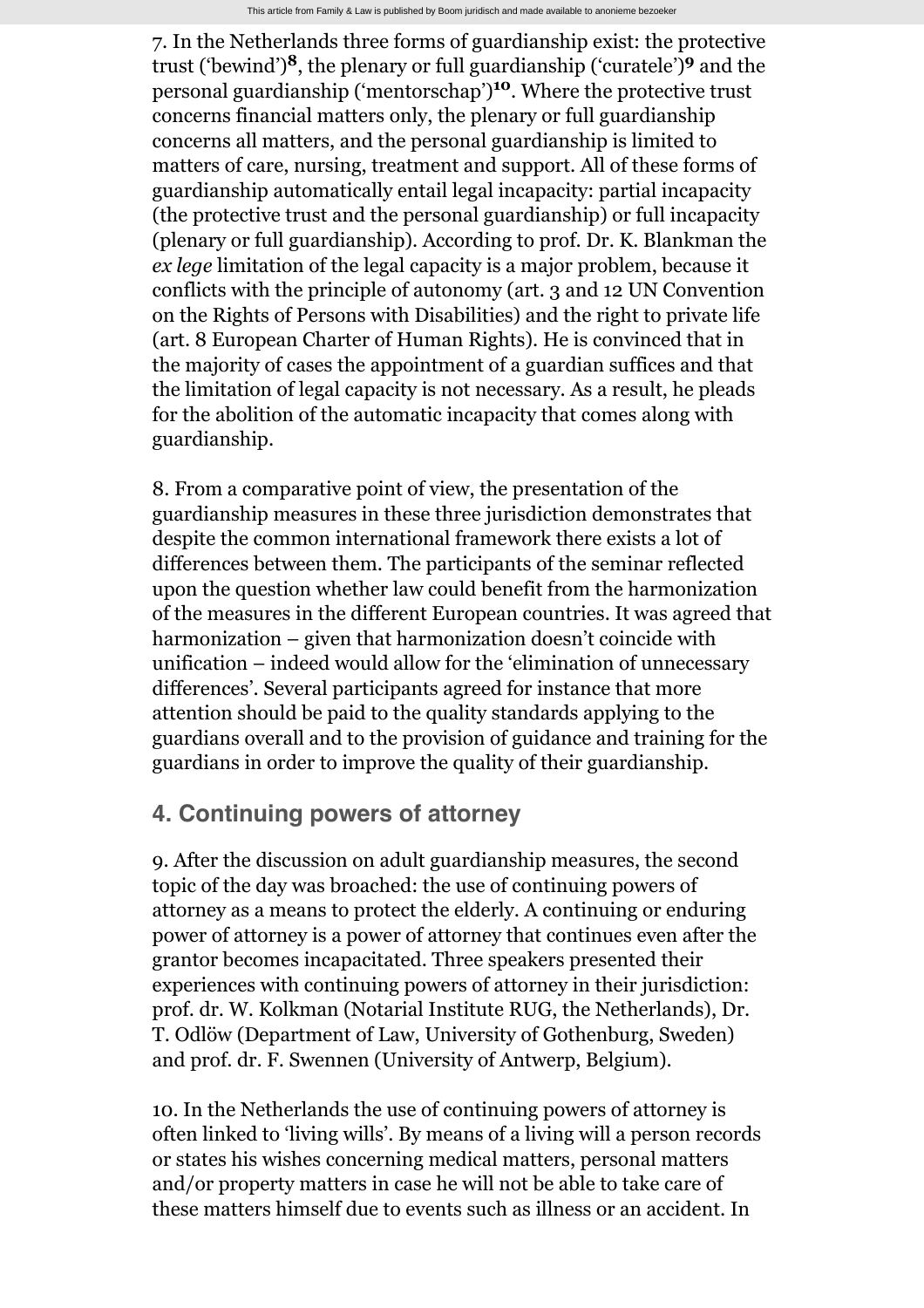recent years living wills have become increasingly popular in the Netherlands: whereas the Central Register of Living Wills contained only 2 351 living wills in 2012, this number of registered living wills amounted up to 22 588 in 2016, i.e. nearly a tenfold of the number in 2012.<sup>11</sup> Surprisingly, there exists no specific legislation on living wills. As [a](http://wetten.overheid.nl/cgi-bin/deeplink/law1/bwbid=BWBR0004353/article=a) result, living wills appear in different forms and shapes and a lot of questions arise on their juridical classification. Depending on the actual elements the living will – or some of its stipulations – may be classified as continuing power of attorney, an assignment or a mandate. Additionally, questions arise on the legal relationship between the parties, as well as on the activation and the termination of the living will, the possibility to enable the attorney to make donations and the way in which financial abuse can be prevented. Despite these questions, prof. dr. W. Kolkman's believes living wills are a very valuable alternative for adult guardianship measures. Living wills are namely a less intrusive measure and they allow a tailor-made response to a person's lack of capacity.

11. In the Scandinavian countries continuing powers of attorney are a quite recent legal figure. Finland was the first of the Scandinavian countries to introduce regulation on continuing powers of attorney in 2007 (lag om interessebevakningsfullmakt, Law no. 648/2007). Norway followed in 2010 (lov om vergemål LOV-2010.03.26 No. 9). In Denmark, the legislation was only recently signed and will entry into force in the next few months. In Sweden, work is still in progress: the Swedish government plans to put forward a bill on continuing powers of attorney. During his presentation, Prof. T. Odlöw discussed the similarities and differences between these four jurisdictions regarding the coming into effect of the continuing powers of attorney, its formal requirements, the restrictions regarding the content, measures on supervision and the revocation of the continuing powers of attorney.

12. In Belgium the legislation on adult guardianship measures was reformed in 2013. At the same time the new legislation provided for extrajudicial protection by means of regulation on continuing powers of attorney.<sup>12</sup> The continuing powers of attorney can take the form of a notarial deed or a private act. It is important to note here that the continuing powers of attorney must be registered in a central register and it must explicitly mention that the power of attorney is designed to be used in case of incapacity of the mandator. Prof. dr. F. Swennen regrets that the Belgian law only allows the continuing powers of attorney to be used for matters regarding assets and not for personal matters. According to prof. dr. F. Swennen this restriction stands in the way of a global approach. Importantly, the legal capacity of the mandator is not affected by the continuing powers of attorney. This means that actions performed by the mandator are in principle valid and that the mandator may still be subject to abuse by malafide persons putting pressure on the mandator to perform an action to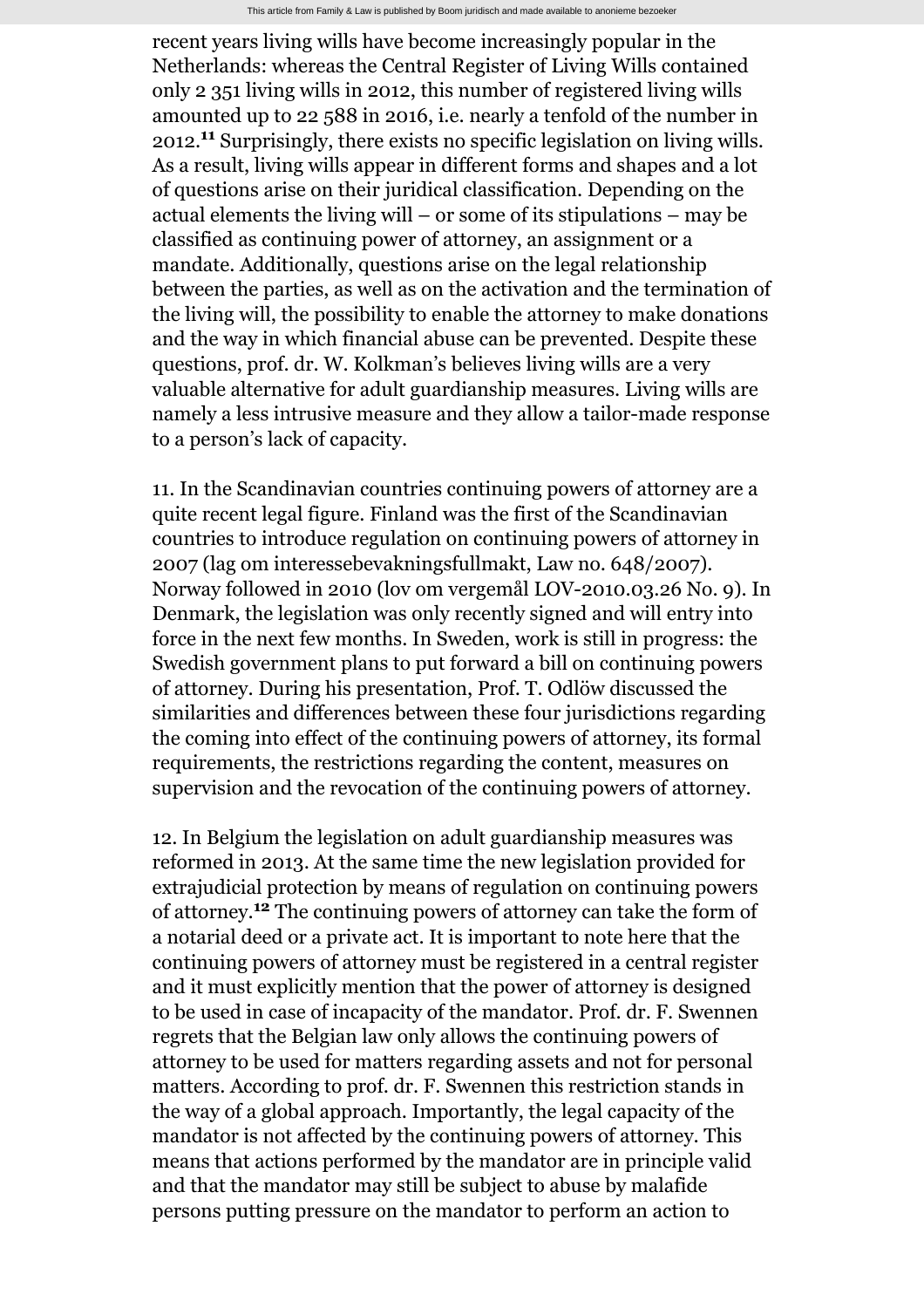their benefit despite the continuing powers of attorney. As [a](http://wetten.overheid.nl/cgi-bin/deeplink/law1/bwbid=BWBR0004353/article=a) possible solution to this problem, prof. dr. F. Swennen suggests to invoke a declaratory judgement in which the judge declares that the person is incapable of performing those actions.

13. In the subsequent comparative discussion, two specific topics were touched upon.

The first topic concerned the interaction between the continuing powers of attorney and the supervision by the court. In Belgium some controversy exists on behalf of the question whether it is possible to install compulsory supervision by the court in the continuing power of attorney. For example, the stipulation in the continuing powers of attorney that the mandatory needs the authorization of the judge in order to sell belongings of the mandator. At present it is not possible to create such a compulsoray supervision in the Netherlands or in Sweden.

The second topic concerned the lack of legislation in the Netherlands on behalf of the living will. Some participants warned that the lack of legislation may bring along lack of protection of the mandator too. The lack of legislation may for example cause problems in the search for a principle of justice on which ground the mandatory can be held responsible for his actions. As far as the legal classification of the living will is concerned, some of the participants pointed out that the granting of the powers of attorney is to be considered as a unilateral action. However, as soon as the mandatory accepts his mission the unilateral action turns into a multilateral contract. Hence, this contractual basis serves as a principle of justice.

#### **5. Protecting the elderly by focusing on autonomy and actual capacity**

14. During the last session of this first day of the seminar, the juridical perspective on the protection of the elderly was complemented by an ethical approach on the concept of autonomy in old age and by a medical-legal approach on the assessment of actual capacity. First, prof. dr. T. Abma (VU Medical Center Amsterdam, the Netherlands) presented some ethical questions concerning the participation of elderly persons in decision-making relating to care. Subsequently, attention was paid to the assessment of actual capacity: Dr. E. Pans (VU Amsterdam, ACFL, the Netherlands) compared the medical assessment with the legal assessment of actual capacity as applied in practice in the Netherlands.

15. Prof. dr. T. Abma recalled that autonomy as a concept became popular with the rise of bioethics after World War II. Autonomy is one of the four principles in bioethics next to doing good, doing no harm and justice.<sup>13</sup> When it comes to autonomy and elderly people, their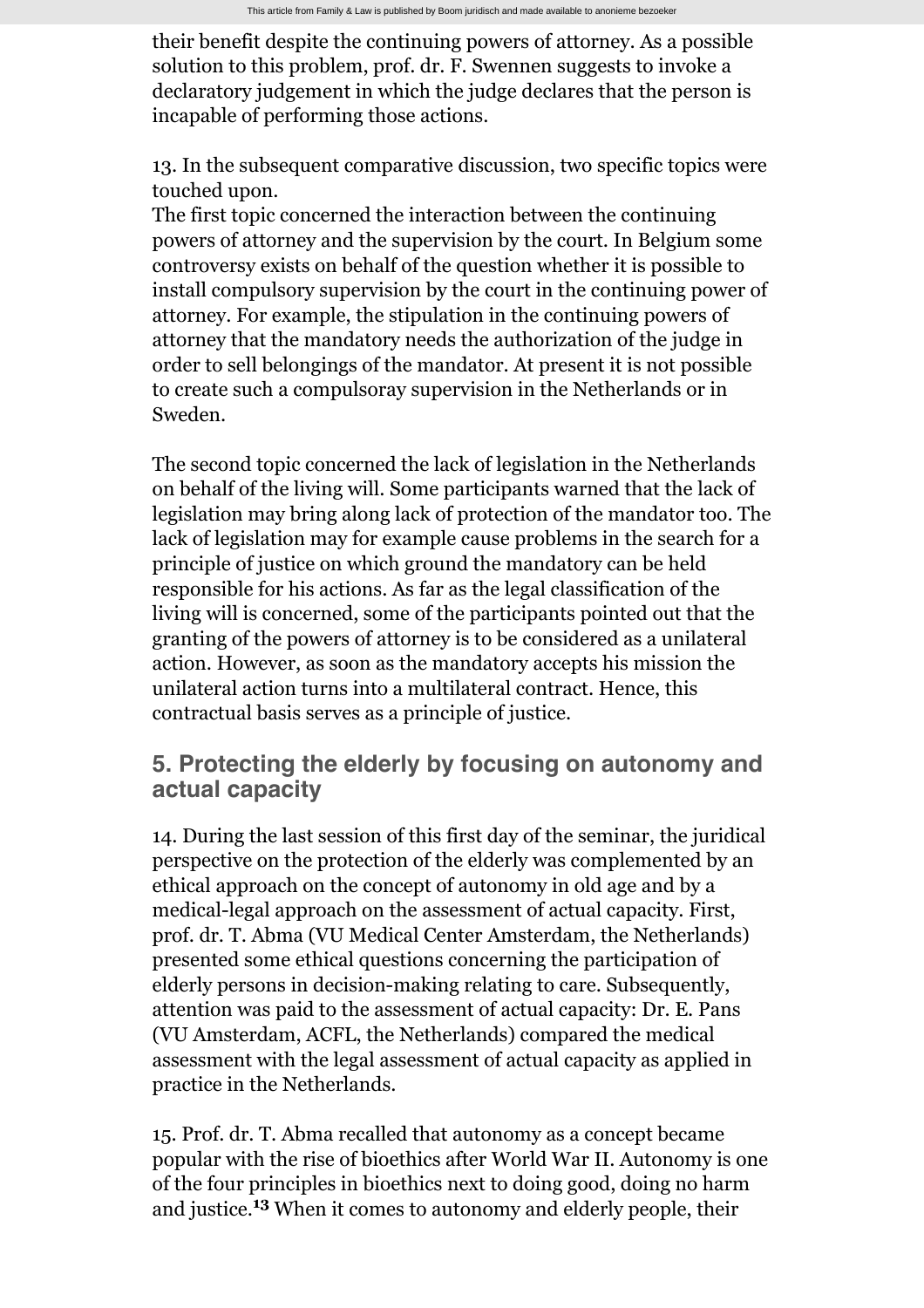This article from Family & Law is published by Boom juridisch and made available to anonieme bezoeker

autonomy seems to be at risk in several contexts. When staying in their own home, elderly people suffering from health problems may lack the care they need to live their life autonomously. Nonetheless, when staying in a hospital or a nursing home, elderly people may receive too much interference which may also overrule their autonomy. This leads to the question of how older people in these various contexts could still remain in control over their lives. According to prof. dr. T. Abma it is necessary to rethink the traditional concept of autonomy.

Traditionally, autonomy is seen as self-determination, meaning that the patient is independent and has freedom of choice. The healthcare professional does not interfere with the decision of the patient, regardless of the content of the decision. Indeed, the content of the decision doesn't matter, what does matter is that the decision is made by the patient himself. This view mainly approaches autonomy in a cognitive way.

Inspired by phenomenologists<sup>14</sup> and care-ethicists<sup>15</sup>, prof. dr. T. Abma suggests another interpretation of the concept of autonomy, i.e. autonomy as self-development. This means that autonomy is seen as a relational or interdependent issue: someone is not autonomous despite others but because of others. In order to be or remain autonomous, a person might need interference from others. In this view, the content of the decision of the patient does matter and the healthcare professional should help the person to come to the right decision. Rather than focussing on freedom of choice, autonomy should lead to an increase of freedom: enabling the person to explore his own life-path, values and stories. Thus, autonomy as selfdevelopment is highly linked to values and identity (and not only cognitively oriented).

16. After this elaboration on the concept of autonomy, the focus was shifted to the actual assessment of capacity. Dr. E. Pans explains that as a starting-point each person is considered to have full mental capacity until the contrary has been proven. A distinction indeed can be made between different degrees of mental capacity: full mental competency (which is the legal starting-point), partial mental competency and full mental incompetency. The definition of capacity used to assess the need for a protective mentorship<sup>16</sup> and the definition of capacity used to assess whether a person is capable or not of agreeing to a medical agreement<sup>17</sup> differ slightly. However, they have in common that mental capacity is related to the ability of a person to protect his interests. In order to help professionals such as notaries<sup>18</sup> and doctors<sup>19</sup> to assess the actual capacity, professional guidelines were developed. Interestingly, although these different professional groups depart from more or less the same definition of capacity, the guidelines show that the actual assessment of the capacity differs. Doctors 'guidelines are more extensive (15 steps) and more concrete than the notaries' guidelines (only 7 steps). The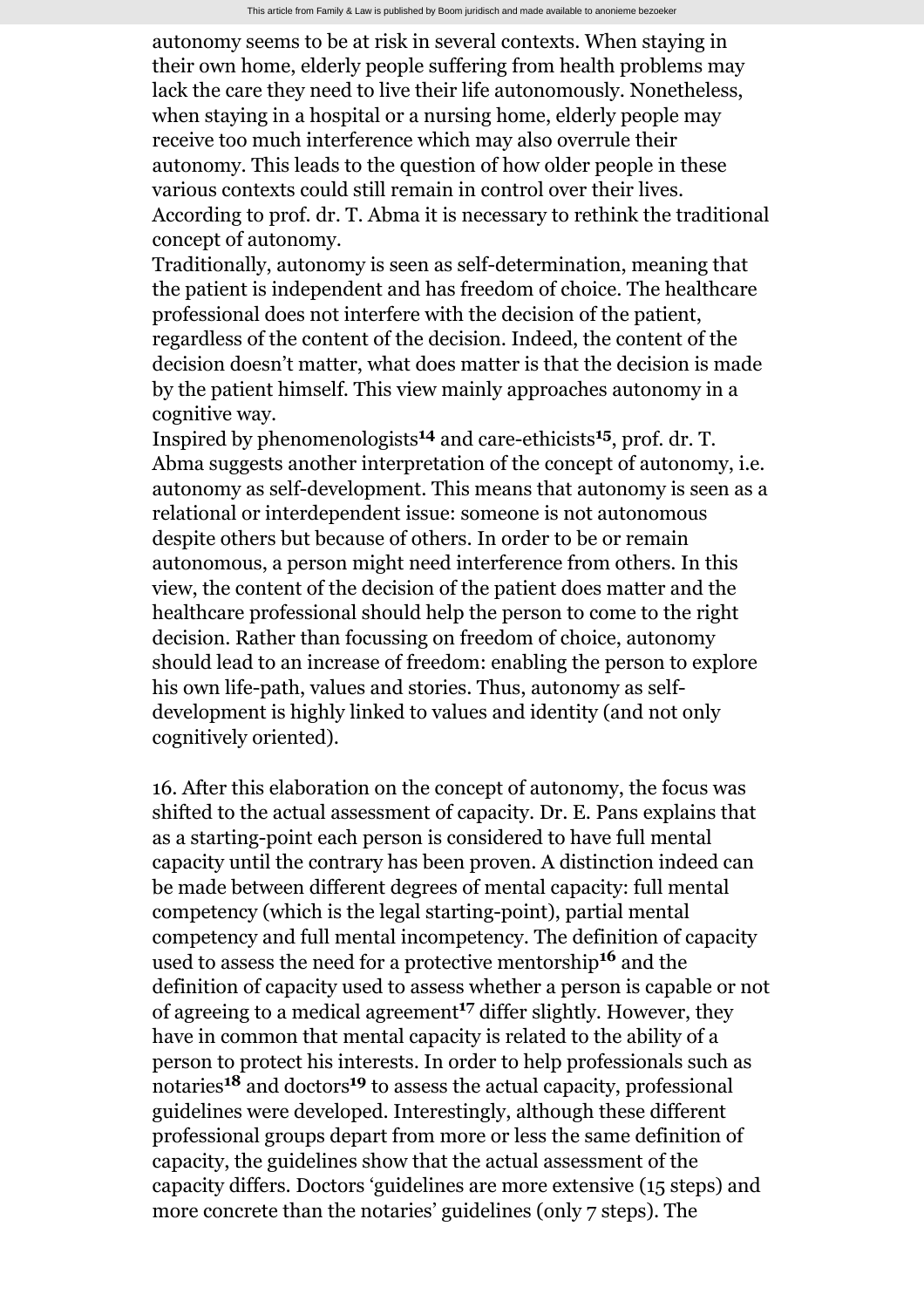assessment by the notaries is largely based on 'professional intuition' and leaves room for subjective judgments.

According to Dr. E. Pans the difference between the two professional guidelines is illustrative for the difference between a legal approach (guidelines of notaries) and a medical approach (guidelines of doctors) of capacity. The legal approach focusses on the individual and departs from an ideal of an autonomous, well-informed person who makes a choice in a situation of freedom. The medical approach, on the other hand, focuses on the community and departs from a more reality based model of informal decision making, acknowledging that aspects like incomplete knowledge, interaction between persons and situations of fear, pain, dependence etc. may influence the process.

## **6. Conclusion**

17. The comparative discussions held during this seminar show that the different jurisdictions make use of – approximately – the same ingredients for their legislation on adult guardianship measures and continuing powers of attorney. Given the common international framework (for example the UN Convention on the Rights of Persons with Disabilities) and given the common societal context (cfr. the strong increase of the ageing population) this may not come as a surprise. Despite these common ingredients, the different jurisdictions have managed to arrive at different dishes spiced with specific local flavours. Given that each jurisdiction bears its own history and specific policy plans, this may not come as a surprise either. The adage 'same same but different' is in this respect a suitable bromide.

18. For my own research, the several invitations – that implicitly or explicitly arose from the different discussions – to rethink important concepts or assumptions were of most relevance and importance. A particular example that comes to mind is the suggestion to 'reverse the jurisprudence' and to take persons with disabilities instead of healthy adult persons as a point of reference. Also, the invitation to rethink the relationship between the limitation of capacity and the attribution of a guard comes to mind as the juxtaposition of the different jurisdictions showed that these two aspects don't need to be automatically combined. Also the discussion on the interference between the continuing powers of attorney and the supervision by the court, provoked further reflection on hybrid forms of protection on my part. Finally, the ethical and medical-legal approaches may lead to a reconsideration of the traditional underlying concepts of autonomy and the assessment of capacity.

## **7. Participants**

Tineke Abma, Vrije Universiteit Amsterdam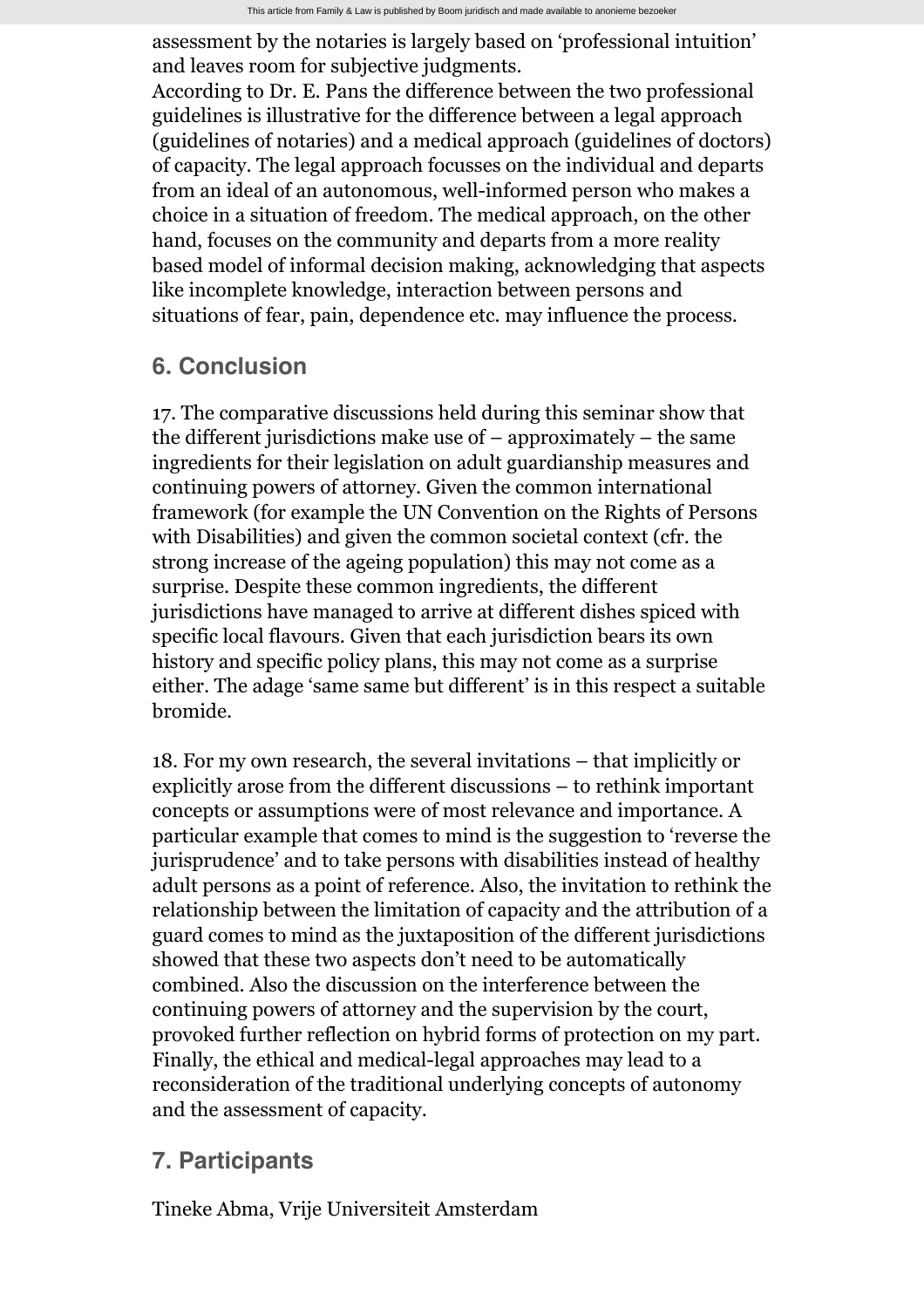Elisabeth Alofs, Vrije Universiteit Brussel

Masha Antokolskaia, Vrije Universiteit Amsterdam

Hilde Blankman, Stichting Mentorschap Overijssel Gelderland

Kees Blankman, Vrije Universiteit Amsterdam

Ingrid Boone, KULeuven – KULAK

Nola Cammu, Universiteit Antwerpen

Charlotte Declerck, Universiteit Hasselt

Dimitri Droshout, KULeuven

Chanien Engelbertink, Van Ewijk Estate Planning (Nederland)

Nico Heinsbroek, Mentorschap Nederland

Madeleine Hillen-Muns, Koninklijke Notariële Beroepsorganisatie (Nederland)

Dick Houtzager, College voor de rechten van de mens (Nederland)

Wilbert Kolkman, UGroningen

Thalia Kruger, UAntwerpen

Xia Li

Maria Mammeri-Latzei, Betreuungsgericht Berlin

Jude Murison, UAntwerpen

Torbjörn Odlöw, University of Gothenburg

Esther Pans, Vrije Universiteit Amsterdam

Jose Pattiweal, Ministerie van Welzijn, Volksgezondheid en Sport (Nederland)

Ellen Penders, WMO consulent gemeente Heerlen (Nederland)

Yolanda Penders, Vrije Universiteit Brussel

Bob Pieters, Stichting Mentorschap Overijssel Gelderland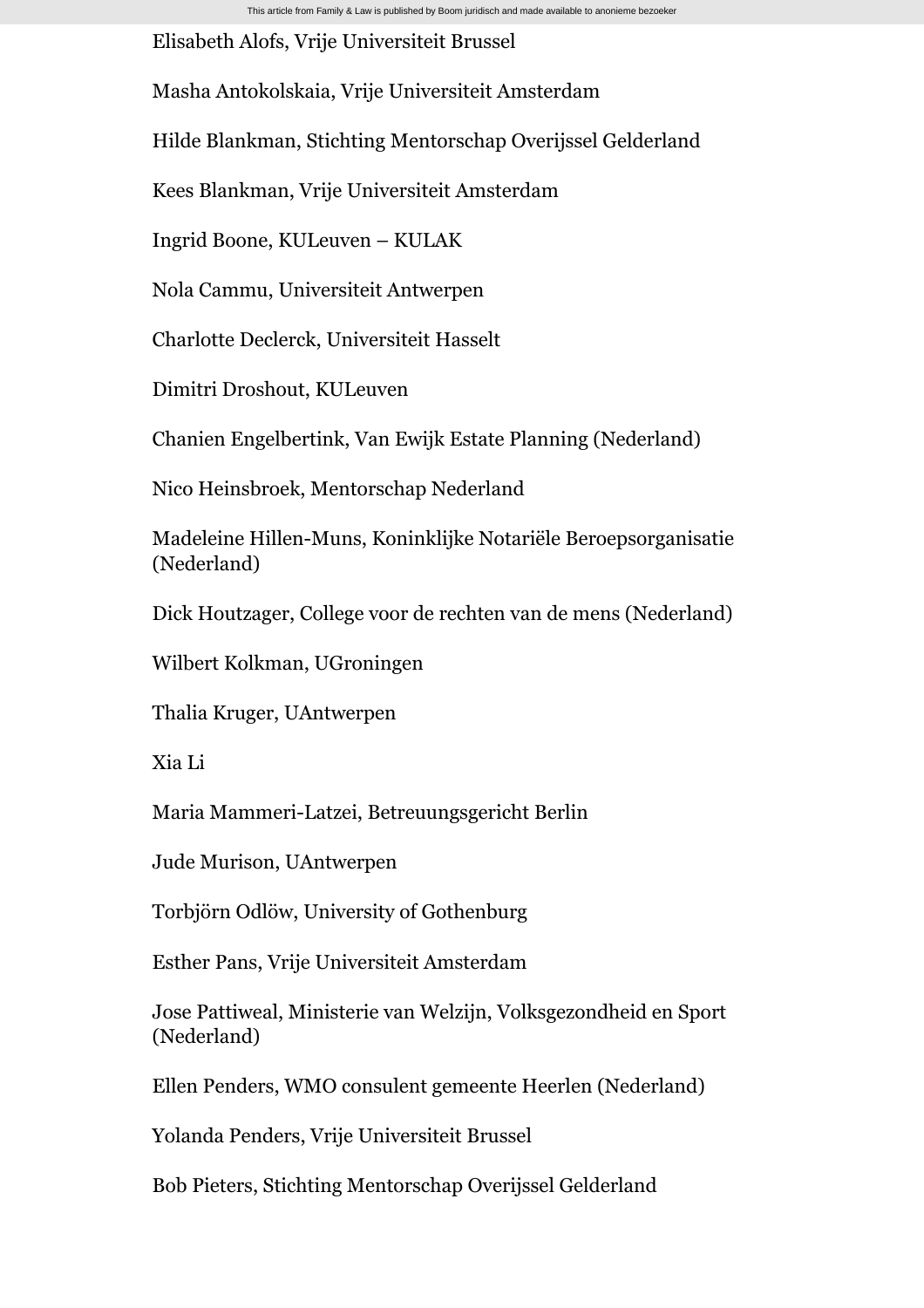This article from Family & Law is published by Boom juridisch and made available to anonieme bezoeker

Rieneke Roordal, Vrije Universiteit Amsterdam

Wendy Schrama, Universiteit Utrecht

Mia Schrik-van Bodegom, Alzheimer Nederland

Patrick Senaeve, KULeuven

Wirt Soetenhorst, Boom Juridische Uitgevers

Jehanne Sosson, Université catholique de Louvain

Yao Sun

Frederik Swennen, UAntwerpen

Veerle Vanderhulst, Vrije Universiteit Brussel

Jos van der Poel

Marjolijn van Schaik

Gerd Verschelden, UGent

Leon Verstappen, UGroningen

Adrian Ward, TC Young LLP Scotland

Geoffrey Willems, KULeuven

## **Noten**

**1** The first closed RETHINKIN. seminar took place on the 12<sup>th</sup> and 13<sup>th</sup> of November 2015 in Ghent and Kortijk. See: prof. dr. F. Swennen, 'Family Law and Economics Introduction to a RETHINKIN. Seminar', *F&R* maart 2016, DOI: 10.5553/FenR/.000025; K. de Vos Ph.D., 'Verslag van het internationale besloten expertenseminarie Family Studies' Perspectives towards Household Production and Informal Care', *F&R* februari 2016, DOI: 10.5553/FenR/.000024.

**2** The presentations of all the lectures can be found online: [www.acfl.nl/nl/rethinkin-presentations-12-september.](http://www.acfl.nl/nl/rethinkin-presentations-12-september)

**3** UN Convention on the Rights of Persons with Disabilities New York, *United Nations Treaty Series*, vol. 2515.

**4** The Essex Autonomy Project investigated compliance with the UN Convention on the Rights of Persons with Disabilities in the three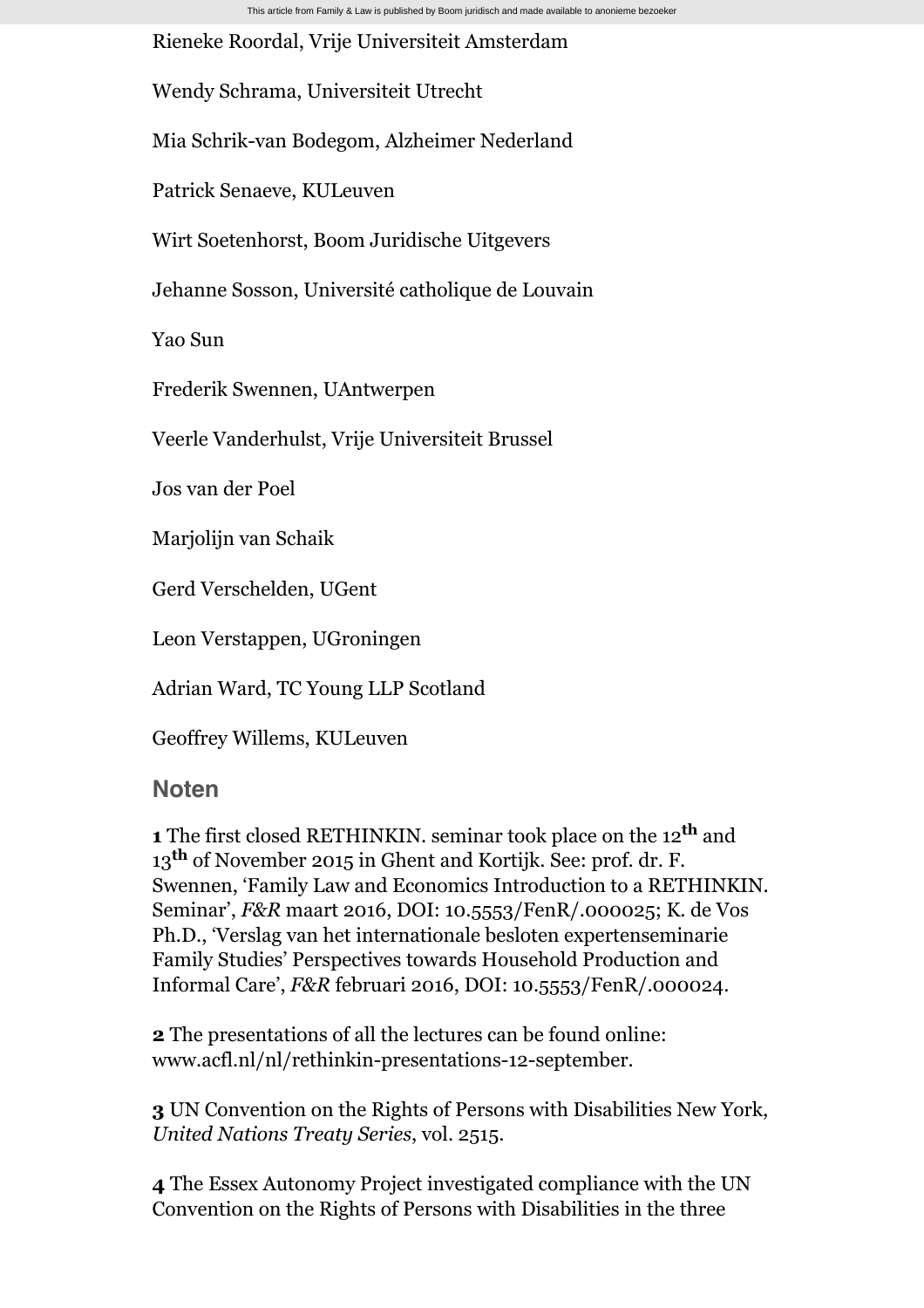jurisdictions of the UK. The results were published in: W. Martin, S. Michalowski, J. Stavert, A. Ward, A. R. Keene, C. Caughey, A. Hempsey and R. Mc Gregor, *The Essex Autonomy Project. Three Jurisdictions Report. Towards Compliance with CRPD Art. 12 in Capacity/Incapacity Legislation across the UK*, 6 June 2016, 107p, [http://autonomy.essex.ac.uk/eap-three-jurisdictions-report.](http://autonomy.essex.ac.uk/eap-three-jurisdictions-report)

**5** Prof. Dr. M. Löhnig (Hrsg.), *Beitrage zum europäischen Familienrecht*, 14, *Kindesrecht und Elternkonflikt*, Bielefeld: Gieseking, 2013, pp. 249 *et seq*.

**6** § 1896-,(1) Bürgerliches Gesetzbuch (Civil Code): Kann ein Volljähriger auf Grund einer psychischen Krankheit oder einer körperlichen, geistigen oder seelischen Behinderung seine Angelegenheiten ganz oder teilweise nicht besorgen, so bestellt das Betreuungsgericht auf seinen Antrag oder von Amts wegen für ihn einen Betreuer.

**7** Art. 491 *et seq*. Burgerlijk Wetboek( Civil Code).

**8** Art. 431 *et seq* Burgerlijk Wetboek Boek 1 (Civil Code Book 1).

**9** Art. 378 *et seq*. Burgerlijk Wetboek Boek 1 (Civil Code Book 1).

**10** Art. 450 *et seq*. Burgerlijk Wetboek Boek 1 (Civil Code Book 1).

**11** The KNB - Koninklijke Notariële Beroepsorganisatie (Royal Dutch Association of Civil-law Notaries) regularly publishes statistics on the number of acts passed by notaries, see for example: KNB, *Fact Sheet*, July 2016, [www.knb.nl.](http://www.knb.nl/)

**12** Art. 489 *et seq*. Burgerlijk Wetboek (Civil Code).

**13** T. Beauchamp and J. Childress, *Principles of Biomedical Ethics*, New York, Oxford University Press, 1979.

**14** See for example: George J. Agich, *Autonomy and long-term care*, New York: Oxford University Press, 1993.

**15** See for example several publications by Joan Tronto.

**16** For example the definition in Recommendation (99)4 on principles concerning the legal protection of incapable adults by the Council of Europe. See also: art. [1:450](http://wetten.overheid.nl/cgi-bin/deeplink/law1/bwbid=BWBR0002656/article=1:450) Burgerlijk Wetboek Boek 1 (Civil Code Book 1) and art. [7:465](http://wetten.overheid.nl/cgi-bin/deeplink/law1/bwbid=BWBR0002656/article=7:465) Burgerlijk Wetboek Boek 1 (Civil Code Book 1).

**17** See art. [7:465](http://wetten.overheid.nl/cgi-bin/deeplink/law1/bwbid=BWBR0005290/article=7:465) Burgerlijk Wetboek Boek 7 (Civil Code Book 7).